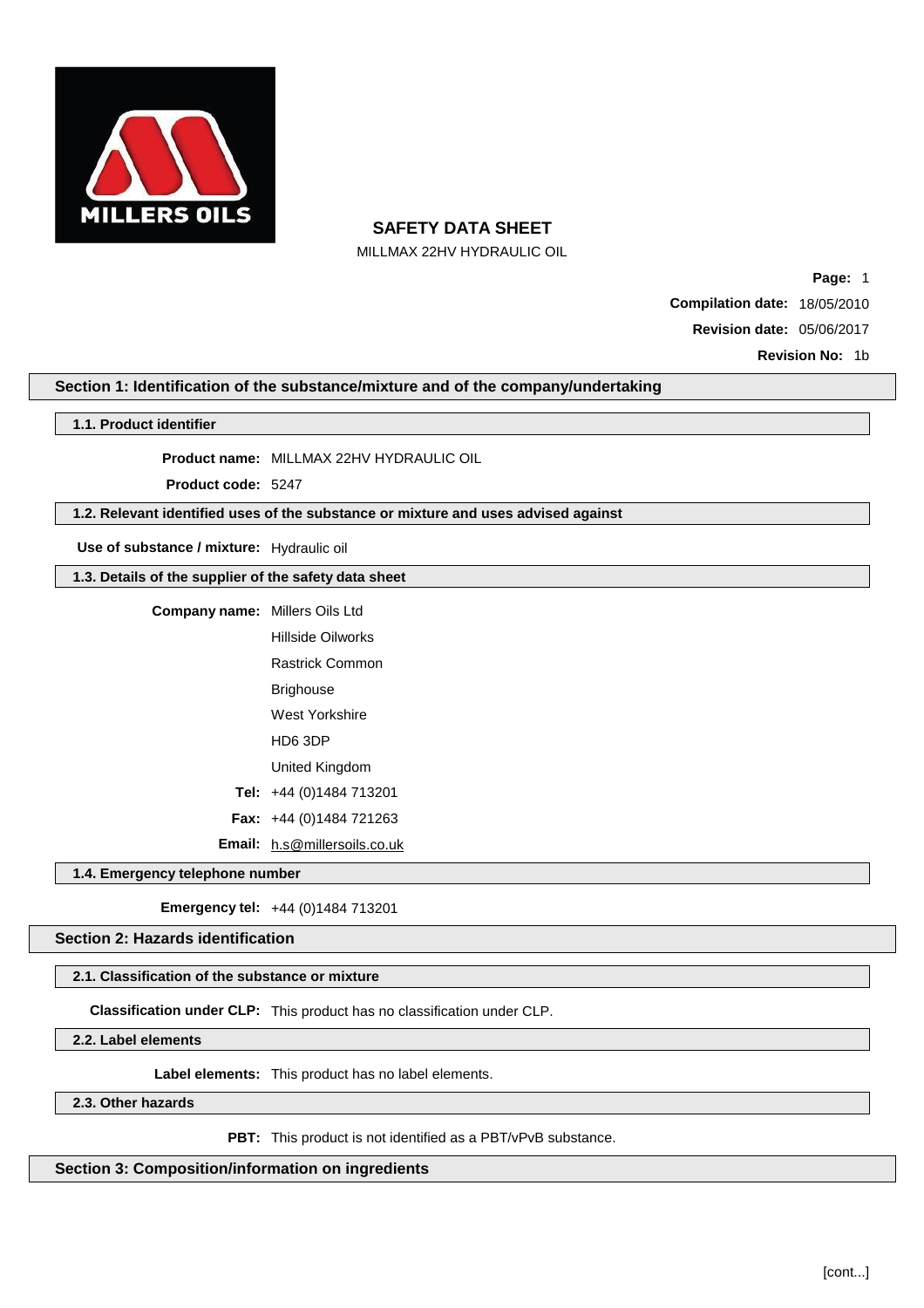# MILLMAX 22HV HYDRAULIC OIL

# **3.2. Mixtures**

# **Hazardous ingredients:**

2-ETHYLHEXYL ZINC DITHIOPHOSPHATE - REACH registered number(s): 01-2119493635-27-XXXX

| Percent |
|---------|
| <1%     |
|         |

#### **Section 4: First aid measures**

**4.1. Description of first aid measures**

**Skin contact:** Wash immediately with plenty of soap and water.

**Eye contact:** Bathe the eye with running water for 15 minutes.

**Ingestion:** Wash out mouth with water.

**Inhalation:** Remove casualty from exposure ensuring one's own safety whilst doing so.

## **4.2. Most important symptoms and effects, both acute and delayed**

**Skin contact:** There may be mild irritation at the site of contact.

**Eye contact:** There may be irritation and redness.

**Ingestion:** There may be irritation of the throat.

**Inhalation:** No symptoms.

**4.3. Indication of any immediate medical attention and special treatment needed**

**Immediate / special treatment:** In all cases of doubt, or when symptoms persist, seek medical attention.

#### **Section 5: Fire-fighting measures**

**5.1. Extinguishing media**

**Extinguishing media:** Suitable extinguishing media for the surrounding fire should be used. Use water spray to cool containers.

#### **5.2. Special hazards arising from the substance or mixture**

**Exposure hazards:** In combustion emits toxic fumes.

#### **5.3. Advice for fire-fighters**

**Advice for fire-fighters:** Wear self-contained breathing apparatus. Wear protective clothing to prevent contact

with skin and eyes.

#### **Section 6: Accidental release measures**

## **6.1. Personal precautions, protective equipment and emergency procedures**

**Personal precautions:** Refer to section 8 of SDS for personal protection details. Turn leaking containers leak-

side up to prevent the escape of liquid.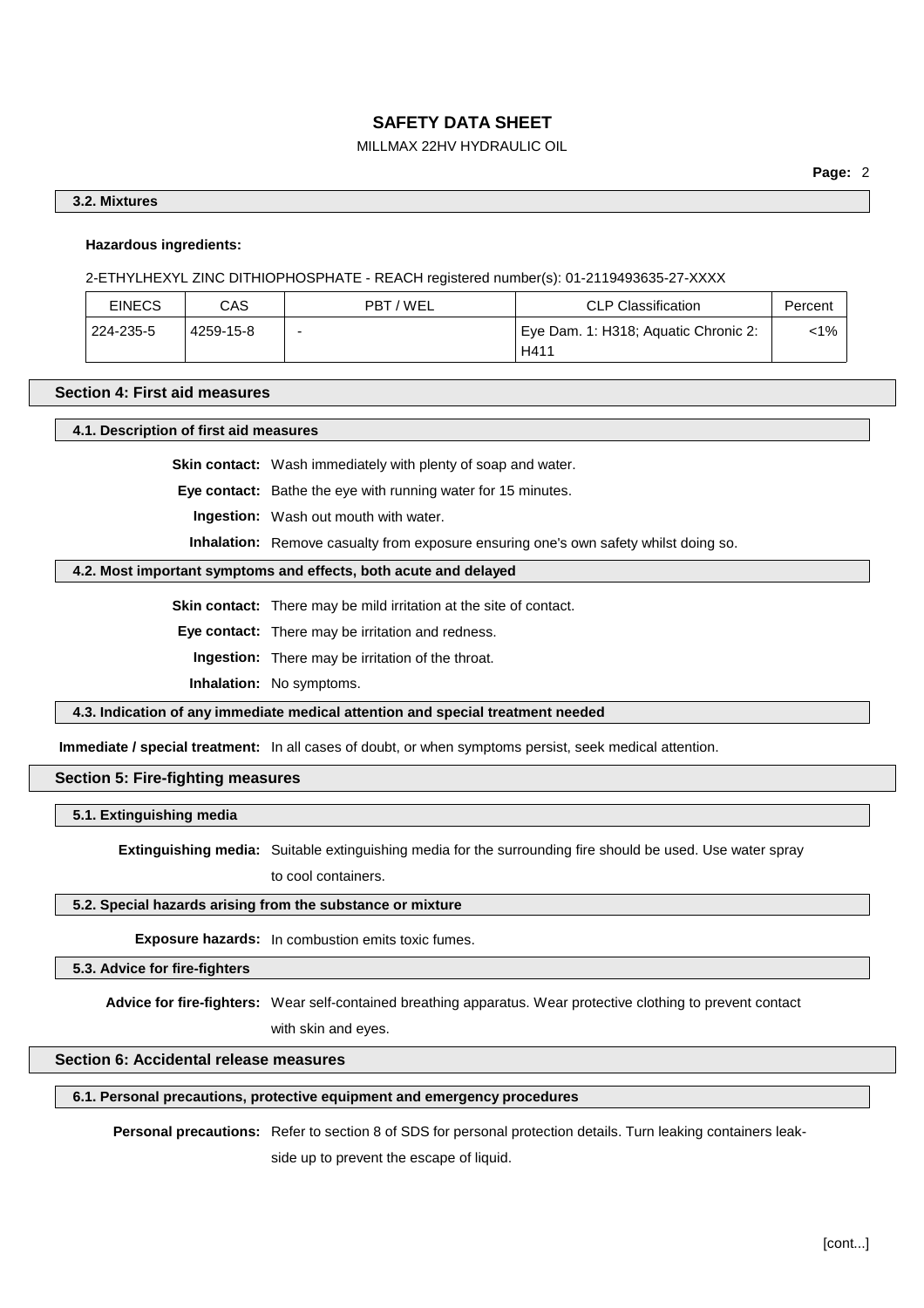# MILLMAX 22HV HYDRAULIC OIL

## **6.2. Environmental precautions**

**Environmental precautions:** Do not discharge into drains or rivers. Contain the spillage using bunding.

#### **6.3. Methods and material for containment and cleaning up**

**Clean-up procedures:** Absorb into dry earth or sand. Transfer to a closable, labelled salvage container for

disposal by an appropriate method.

## **6.4. Reference to other sections**

**Reference to other sections:** Refer to section 8 of SDS.

# **Section 7: Handling and storage**

**7.1. Precautions for safe handling**

**Handling requirements:** Avoid direct contact with the substance.

## **7.2. Conditions for safe storage, including any incompatibilities**

**Storage conditions:** Store in a cool, well ventilated area. Keep container tightly closed.

**7.3. Specific end use(s)**

**Specific end use(s):** No data available.

## **Section 8: Exposure controls/personal protection**

**8.1. Control parameters**

**Workplace exposure limits:** No data available.

## **DNEL/PNEC Values**

**DNEL / PNEC** No data available.

**8.2. Exposure controls**

**Respiratory protection:** Respiratory protection not required.

**Hand protection:** Protective gloves.

**Eye protection:** Safety glasses. Ensure eye bath is to hand.

**Skin protection:** Protective clothing.

## **Section 9: Physical and chemical properties**

## **9.1. Information on basic physical and chemical properties**

| <b>State: Liquid</b>                        |                                                  |
|---------------------------------------------|--------------------------------------------------|
|                                             | <b>Colour:</b> Pale brown                        |
|                                             | <b>Odour:</b> Barely perceptible odour           |
| <b>Evaporation rate:</b> No data available. |                                                  |
|                                             | <b>Oxidising:</b> Non-oxidising (by EC criteria) |
| <b>Solubility in water:</b> Insoluble       |                                                  |
|                                             | Also soluble in: Most organic solvents.          |
|                                             | Viscosity: No data available.                    |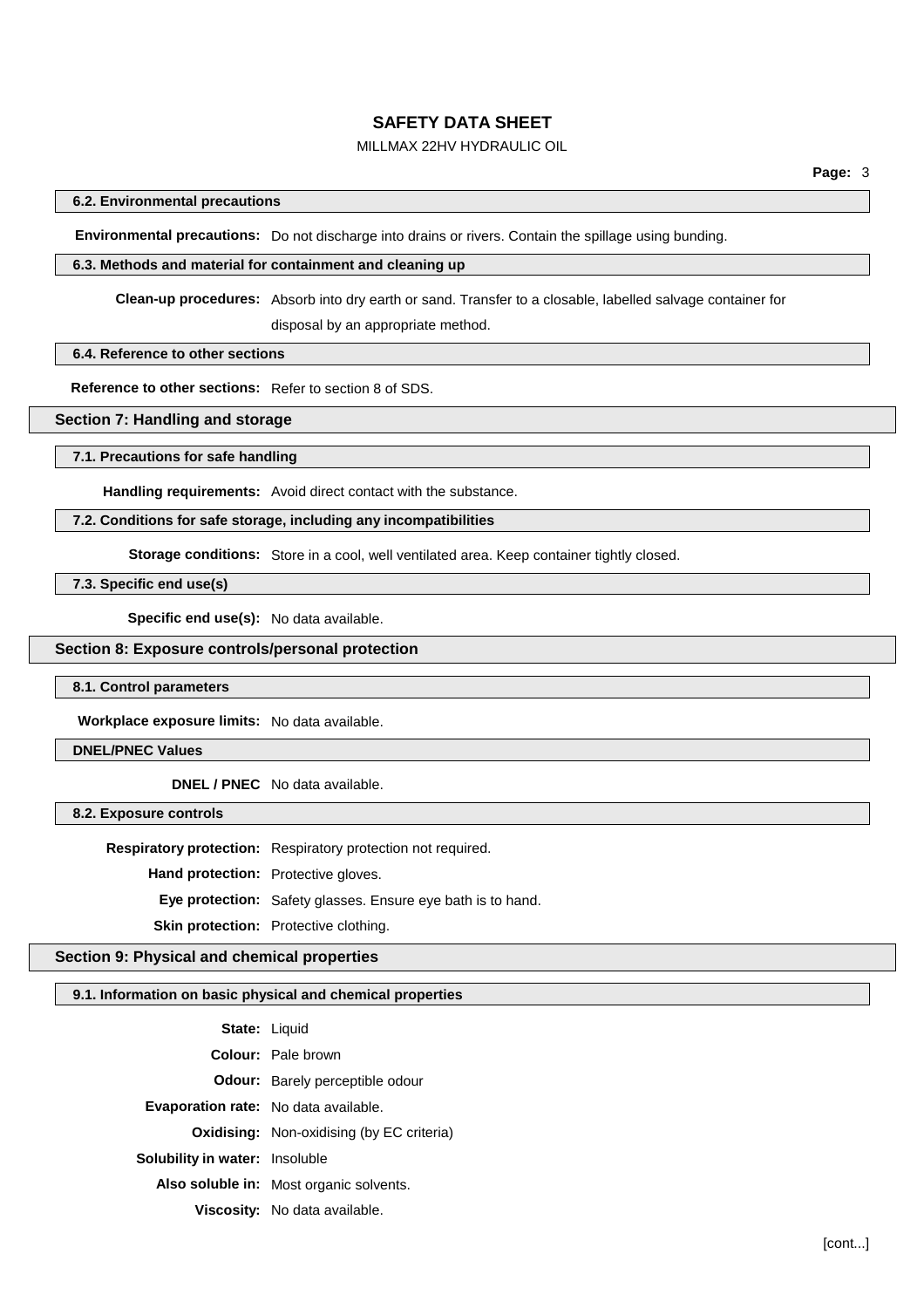# MILLMAX 22HV HYDRAULIC OIL

| <b>Kinematic viscosity: 22 cSt</b>                  |                                    |                                                  |                               |
|-----------------------------------------------------|------------------------------------|--------------------------------------------------|-------------------------------|
| Viscosity test method: $@$ 40oC                     |                                    |                                                  |                               |
| <b>Boiling point/range °C:</b> No data available.   |                                    | <b>Melting point/range°C:</b> No data available. |                               |
| Flammability limits %: lower: No data available.    |                                    |                                                  | upper: No data available.     |
| <b>Flash point C: 204</b>                           |                                    | Part.coeff. n-octanol/water: No data available.  |                               |
| Autoflammability <sup>°</sup> C: No data available. |                                    | Vapour pressure: No data available.              |                               |
| <b>Relative density: 0.859</b>                      |                                    |                                                  | <b>pH:</b> No data available. |
|                                                     | <b>VOC g/l:</b> No data available. |                                                  |                               |

**9.2. Other information**

**Other information:** No data available.

# **Section 10: Stability and reactivity**

**10.1. Reactivity**

**Reactivity:** Stable under recommended transport or storage conditions.

**10.2. Chemical stability**

**Chemical stability:** Stable under normal conditions.

**10.3. Possibility of hazardous reactions**

**Hazardous reactions:** Hazardous reactions will not occur under normal transport or storage conditions.

Decomposition may occur on exposure to conditions or materials listed below.

#### **10.4. Conditions to avoid**

**Conditions to avoid:** Heat.

**10.5. Incompatible materials**

**Materials to avoid:** Strong oxidising agents.

## **10.6. Hazardous decomposition products**

**Haz. decomp. products:** In combustion emits toxic fumes.

### **Section 11: Toxicological information**

**11.1. Information on toxicological effects**

**Toxicity values:** No data available.

**Symptoms / routes of exposure**

**Skin contact:** There may be mild irritation at the site of contact.

**Eye contact:** There may be irritation and redness.

**Ingestion:** There may be irritation of the throat.

**Inhalation:** No symptoms.

### **Section 12: Ecological information**

[cont...]

**Page:** 4